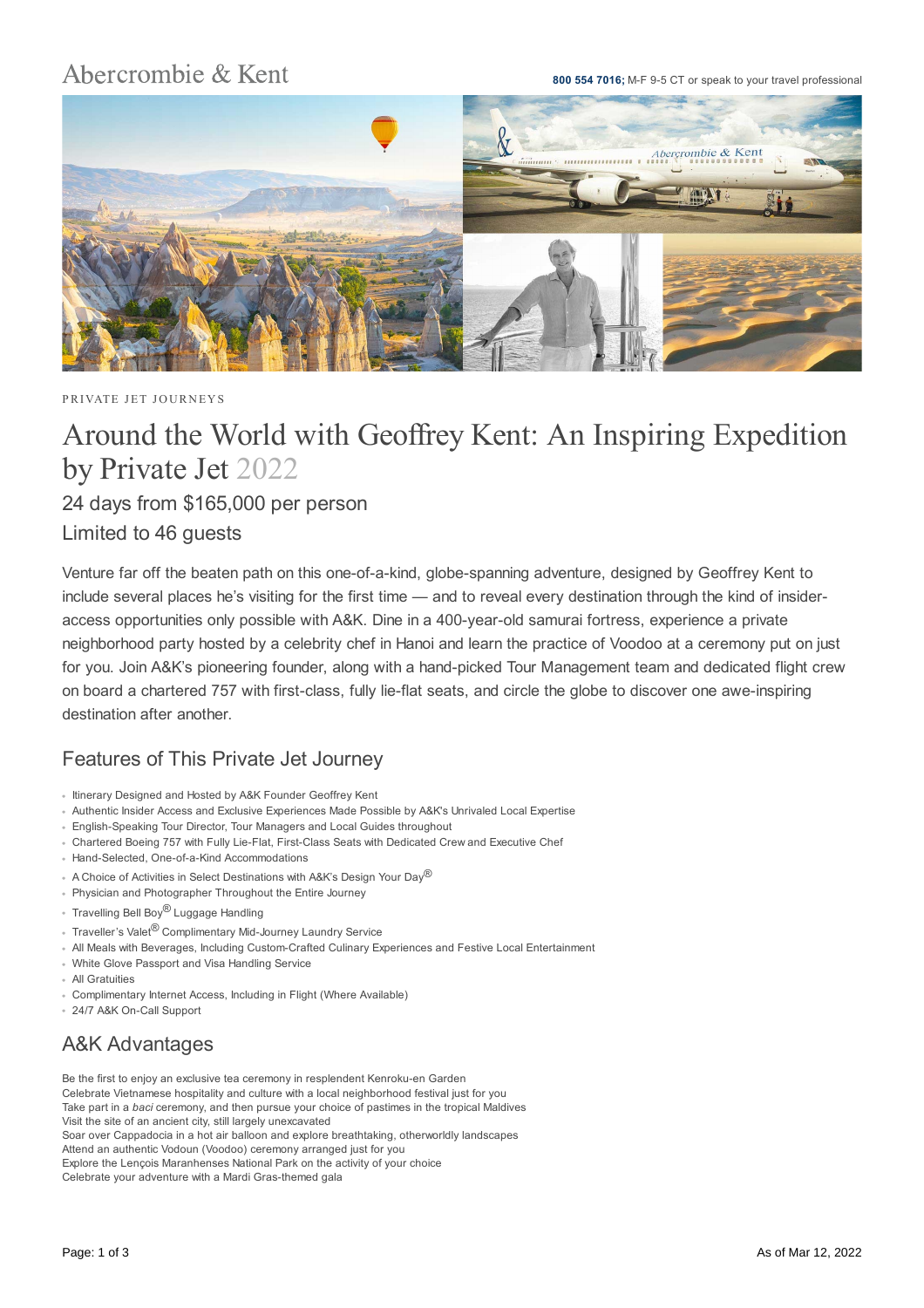# **Itinerary**

#### **O C T 3 0 SEATTLE | A WA RM WELCO M E**

Arrive in Seattle and transfer to the Four Seasons Hotel Seattle, where you meet your tour leadership team and fellow guests over cocktails and dinner.

Four Seasons Hotel Seattle | Meals: Dinner

#### **O C T 3 1 – NO V 4 J A PA N | GEI SH A & SAM U R A I**

Board your private jet for your flight to Kanazawa, Japan's hidden cultural gem, crossing the International Dateline en route. Drive to the newly opened Hyatt Centric, set in the heart of Kanazawa

City. Meet with one of the world's foremost experts on Japan for a briefing before setting out on a day of discovery that includes a sushi experience in the Omicho Market. Visit the Kenroku-en Garden, led by the chief garden designer, and finish with a private tea ceremony in the garden, which has never been done before. Continue to the Nagamachi District to see the homes of former samurai, and visit the Ohi Ware studio, where the 350-year-old style of pottery is produced. One evening, enjoy an exclusive dinner at Kanazawa Castle, a privilege normally reserved for heads of state. Join your expert Japanologist in the Shirakawago Valley for a unique look at samurai culture, or opt for a refreshing hike. Then, transfer for a two-night stay at the historic Matsuno-Midori Ryokan, considered Japan's finest, in the famed Wakura Onsen region. Savor the rare opportunity to dine at the sacred Ketataisha Shrine, welcomed with a performance of a sacred Shinto dance, and experience a private Kabuki performance, an arrangement not possible anywhere else in Japan.

Hyatt Centric Kanazawa or Matsuno-Midori Ryokan | Meals: Breakfast, Lunch, Dinner

#### **NO V 5 – 7 VIETN AM | H A NO I & H A LO NG B AY**

Your journey continues as you jet to Hanoi, Vietnam. Celebrate your arrival at a specially curated street food night market in the courtyard of Vong Thi Temple, where Hanoi's culinary favorites are brought together for an exciting evening of entertainment. Board a helicopter for a flight to magnificent Ha Long Bay. Enjoy a farm-to-table lunch in the rice paddies of a small rural village and then experience the wonders of the bay, sipping cocktails and Champagne aboard a private boat as you cruise among the more noted grottoes and islands. The next morning, tour Hanoi's famous landmarks, including Ho Chi Minh's mausoleum, the magnificent Temple of Literature and Hoa Lo Prison, nicknamed "Hanoi Hilton" by prisoners of the Vietnam War, followed by lunch and a meeting with veterans from both sides of the conflict. The afternoon is yours to enjoy the Design Your Day activity of your choosing: Discover local life up close on a Vespa or *cyclo* excursion; cycle around the West Lake; go shopping on an ethical artisan's tour; or visit a private art and artifacts collection, hosted by the curator. Alternatively, choose a cooking class with a celebrity chef. Visit him at his restaurant to learn how to make your own spring rolls and other Vietnamese specialties, which you then enjoy. In the evening, join your fellow guests for cocktails and a private dinner at the stunning Hanoi Opera House.

Sofitel Legend Metropole Hanoi | Meals: Breakfast, Lunch, Dinner

#### **NOV 8-10 LAOS & THE MALDIVES | TIME IN THE TROPICS**

Reunite with your private jet crew this morning for the short flight to Luang Prabang, Laos. Transfer to Wat That Luang for a blessing by monks, and then continue by tuk-tuk to a former royal residence. Here, meet with artisans and specialists for a private exhibit of ethnic textiles, followed by lunch and a traditional baci welcoming ceremony. Then, fly to the beautiful Maldives, landing in the capital of Malé. Board speed boats for the 30-minute ride to your resort home for the next three days of unhurried leisure. Maldives Islands is an archipelago comprising 1,190 low-lying coral islands scattered across the equator, in groups of 26 naturally occurring atolls. Described as "the flower of the Indies" by Marco Polo, the unique and unspoiled islands are a tropical paradise of year-round sunshine, swaying palm trees and pure white beaches surrounded by crystalline lagoons of varying shades of blue. From the comfort of your luxurious surroundings, enjoy a tantalizing mixture of secluded serenity, thrilling water sports activities, soothing spas and relaxing beaches. Over the next three relaxing days, experience the breadth and beauty of the Maldives' landscape and culture, choosing from a variety of Design Your Day activities such as diving, fishing, kayaking at sunrise, snorkeling or cruising among dolphins, as well as a cooking class or a pampering spa treatment.

Four Seasons Resort Maldives at Kuda Huraa | Meals: Breakfast, Lunch, Dinner

#### **NO V 11 – 1 2 ER ITR EA | A R CH ITEC TU R A L WO N D ER S**

Leave Asia behind as you fly to Asmara, capital city of Eritrea and a UNESCO World Heritage Site for its eclectic modernist and Art Deco architecture. Once you've arrived and settled in to your accommodations, enjoy a lecture on the history of Eritrea over coffee at the fabulously detailed former opera house, now Theatre Asmara. Then, set out on a guided architectural tour of the city for up-close looks at these contemporary classics, including the Fiat Tagliero building, a futuristic old fuel station resembling an airplane poised to fly; the Casa del Fascio (currently the Ministry of Education headquarters); and the Church of Our Lady of the Rosary, thought to be one of the finest Lombard- Romanesque-style churches outside Italy, built in 1923 to a classical Italian design. Afterward, take in the rhythm and flavor of daily life with a visit to a bustling food and craft market, where you browse the stalls elbow-to-elbow with locals. This evening, gather for a special cocktail reception with some of Eritrea's dignitaries.

Hotel Asmara Palace | Meals: Breakfast, Lunch, Dinner

#### **NO V 1 3 – 1 5 TU RK EY | C LA SSI C A L TR EA SU R ES**

Arrive in Turkey's Nevsehir Airport and drive to Cappadocia, an otherworldly landscape of soft volcanic stone carved by erosion into striking natural spires. Enjoy a scenic introduction to the site at the Monks' Valley, so called because of the many monk refuges carved into the soft rock cones. In the evening, enjoy a fantastic private presentation of whirling dervishes from the local lodge. Rise early the next day for a breathtaking hot air balloon ride over the spectacular Cappadocian landscape (weather permitting). Visit the Goreme Open Air Museum, followed by a spectacular al fresco lunch accompanied by local folk musicians. After lunch, Design Your Day with a choice of a Kaymakli underground city excursion; a visit to a rug weavers' workshop; a horseback ride; or an invigorating hike. The next morning, explore the Dervent Valley. Visit a 300-year old potters' workshop and, if you like, try your skills on the wheel yourself. Continue with a visit to Cavusin, a village where families once carved their homes into the rock face. After lunch at a local restaurant, explore Cappadocia on a variety of Design Your Day options, including a Silk Road excursion, a cooking class and dinner, a wine tasting, a visit to a *hammam* (Turkish bath) or a moonlight hike in Rose Valley.

Argos in Cappadocia | Meals: Breakfast, Lunch, Dinner